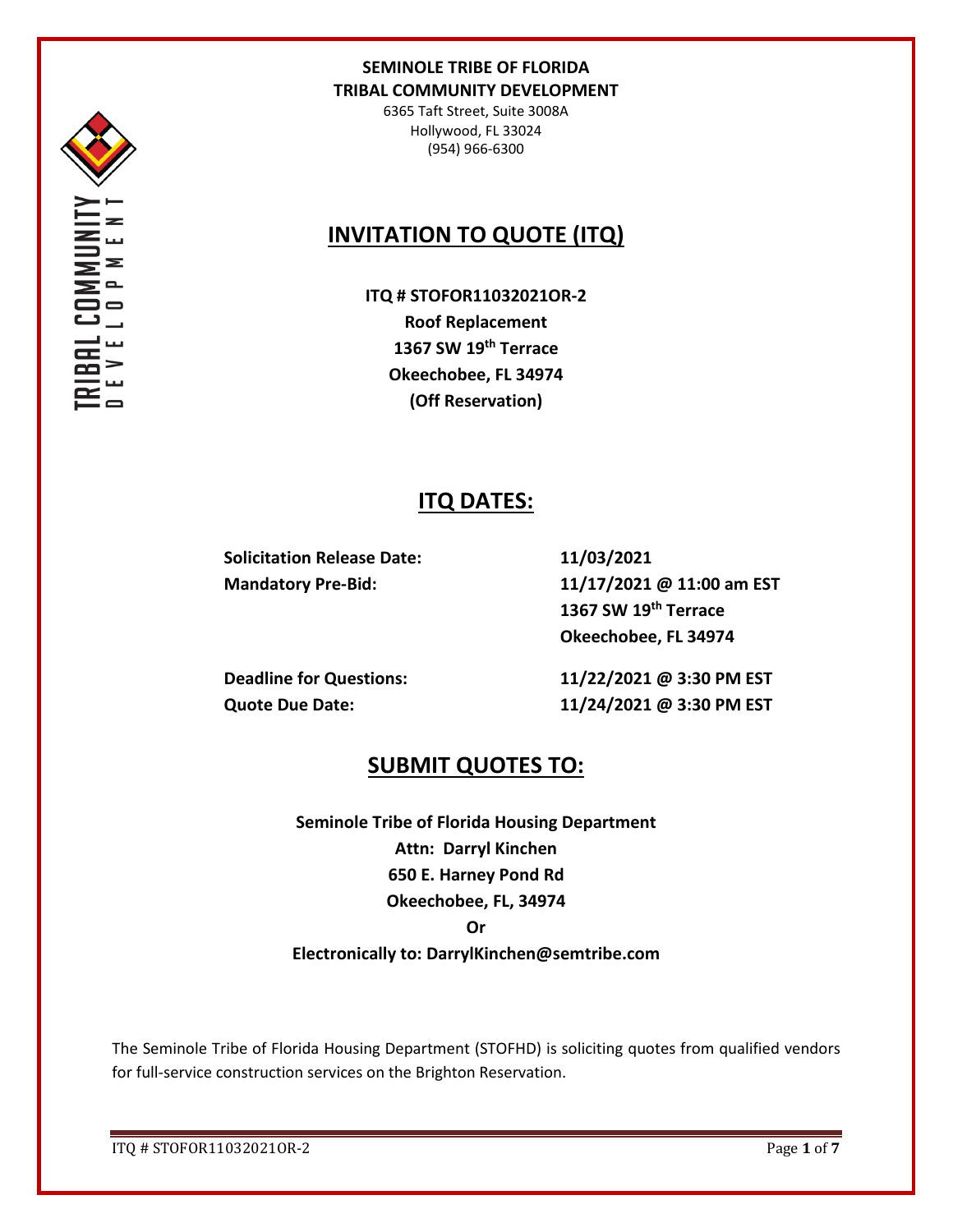6365 Taft Street, Suite 3008A Hollywood, FL 33024 (954) 966-6300

# **SECTION 1: INTRODUCTION AND INSTRUCTIONS**

#### **1.0 INTRODUCTION**

This ITQ provides prospective firms with sufficient information to enable them to prepare and submit quotes to the Seminole Tribe of Florida Housing Department (STOFHD) for The STOFHD is initiating this competitive ITQ to qualified Vendors who are in the business of providing General Contractor Services, capable of completing numerous job functions/services in a timely manner and therefore, seeks to enter into an Agreement with that Vendor.

#### **1.1 INSTRUCTIONS**

This Invitation To Quote (ITQ) contains the instructions governing the quotes to be submitted and the material to be included therein; as well as any mandatory requirements that must be met to be eligible for consideration. All requests for clarification and/or any additional questions regarding this ITQ must be submitted via email to: DarrylKinchen@semtribe.com

 Seminole Tribe of Florida Housing Department ATTN: **Darryl Kinchen**

 **650 E. Harney Pond Rd Okeechobee, FL, 34974**

A mandatory pre-bid meeting at the home is scheduled for **Wednesday, 11/17/2021 at 11:00 am**

**Only those emailed or sealed quotes received in this Brighton Housing Department office on or before the Due Date and time will be eligible for consideration. Any quote received after the Due Date and time, regardless of the method of delivery, will be discarded**.

The STOFHD hereby notifies all bidders that if your quote is selected, you will be required to enter into a formal contract with the Seminole Tribe of Florida for the services you are bidding. You will also be required to meet all company vendor, insurance and certification requirements.

The STOFHD reserves the right to reject any or all quotes, to waive formalities or informalities, and to award contract, either in whole or in part. The right is also reserved to select minority vendors and/or vendors with tribal member ownership.

All quotes submitted become the property of STOFHD upon receipt. The content of all quotes shall be kept confidential.

ITQ # STOFOR11032021OR-2 Page **2** of **7**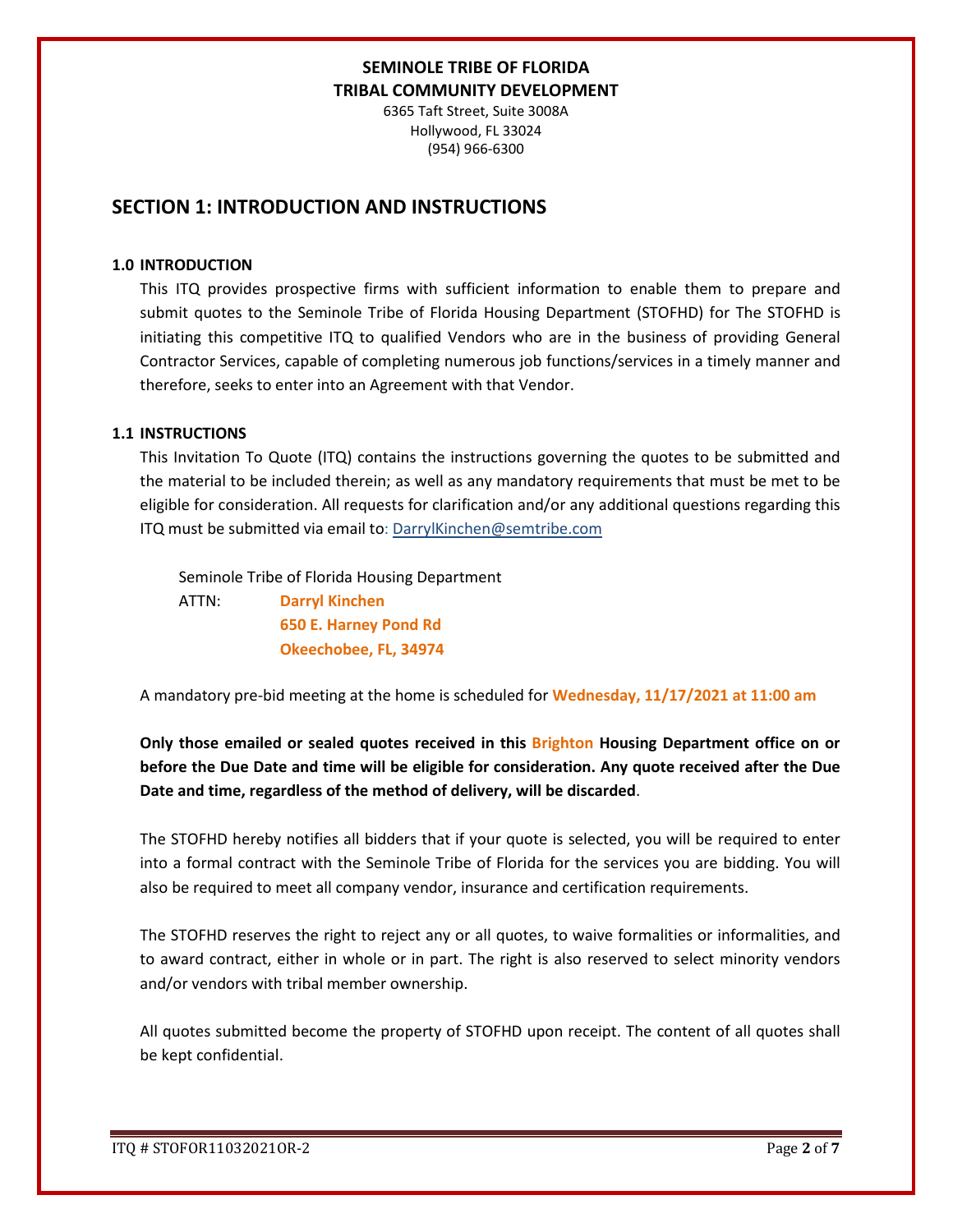6365 Taft Street, Suite 3008A Hollywood, FL 33024 (954) 966-6300

# **SECTION 2: GENERAL REQUIREMENTS**

### **2.0 OBJECTIVE**

The objective of this ITQ is to provide sufficient information to enable qualified Respondents to submit written quotes. This ITQ is neither a contractual offer nor a commitment to purchase any products or services. All information contained in the quote must be legible. Any and all corrections and or erasures must be initialed. **Each quote shall be signed in ink by an authorized representative of the respondent**. The contents of the quote submitted by the successful respondent of the ITQ may become part of the contract awarded as a result of this solicitation.

#### **2.1 SCOPE OF WORK (SOW)**

The Scope-of-Work ("SOW") contained in the Attachments describes the services expected for a Contractor to provide the STOFHD. Respondent must ensure that all such services contained in the SOW are provided for in every particular and shall meet or exceed the level of quality, availability, features, functionality, frequency, accuracy, and performance.

The silence of specifications or requirements as to any detail contained in this document or any of the attachments or exhibits, or the apparent omission from any specifications or requirements, or a detailed description concerning any point, shall be regarded as meaning that only the best commercial practices shall prevail and that only material and workmanship of the finest quality are to be used. All interpretations of the Scope of Work shall be made on the basis of this statement.

#### **2.3 NOTIFICATION**

Each respondent submitting a quote in response to this ITQ will be notified in writing as to acceptance or rejection of their quote. Release of notification letters should be within sixty (60) days of the quote submission date. STOFHD reserves the right to delay this action if it is deemed to be in the best interests of STOFHD.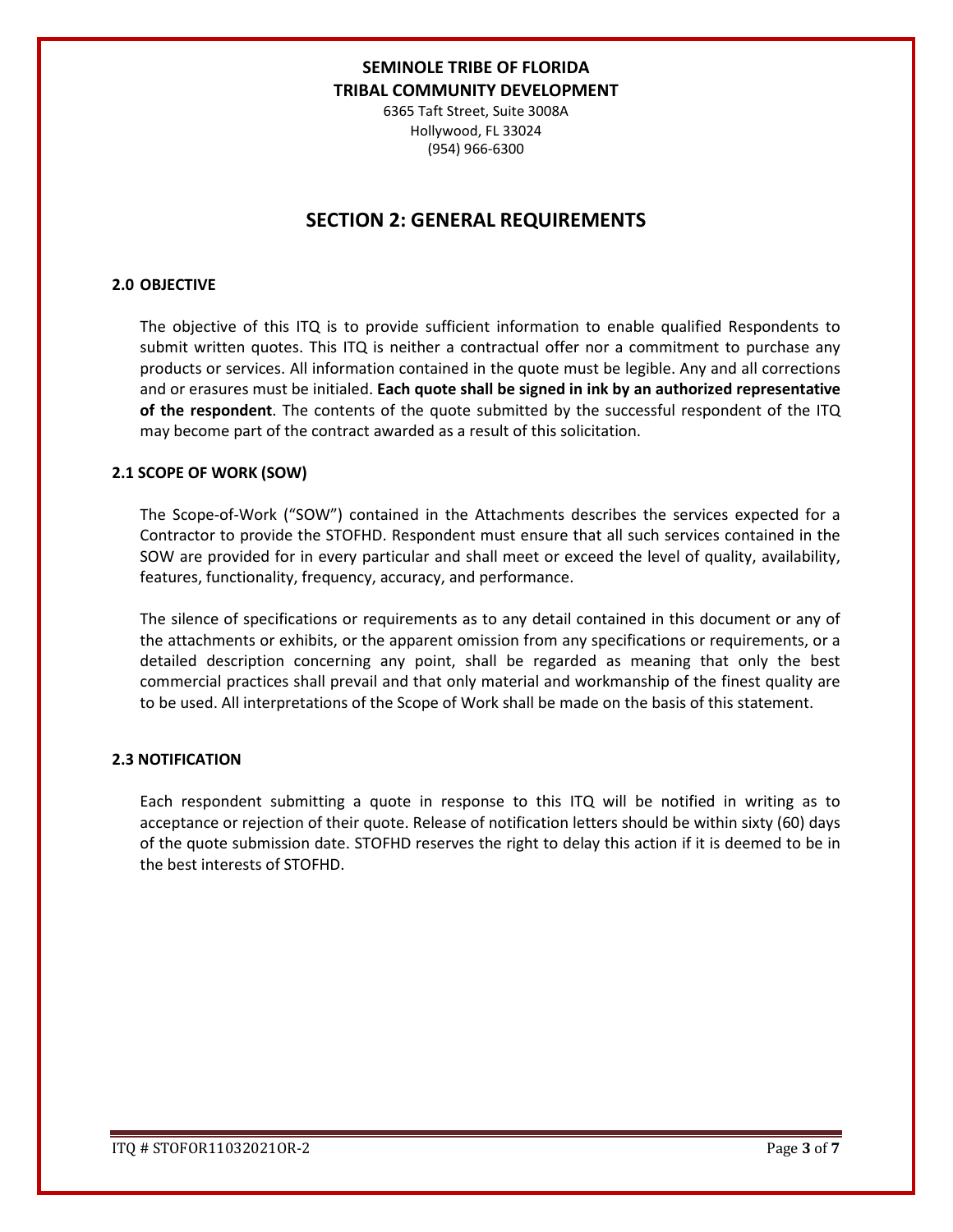6365 Taft Street, Suite 3008A Hollywood, FL 33024 (954) 966-6300

# **Housing Standardized Request for Repairs/Construction**

## **Bathroom:**

- All wood cabinets are required at all times, when like for like is stated if current cabinet is particle board, include in the bid the price to replace with all wood
- Dur-rock on walls in the shower or tub area
	- o All joints, corners and around windows must be sealed with red guard
	- o Extend the Dur-rock 2' on all sides beyond the shower or tub
- Shower floor mortar bed, no foam or any other products should be used
	- o Minimum 2-4% pre-slope
- Liner should be water tested for 24 hours
	- o Minimum 6 inches
- All floor tile should be slip/skid resistant
- Shower floor tile should be a maximum of 2x2 mesh
- Provide backing for all walls inside tub/shower area between 32" and 38"
- Faucets should be Kohler or Delta
- From shower diverter to shower head piping must be copper tubing and copper fittings o Secure the diverter and pipe fittings securely
- When tiling the walls extend 2 feet passed the shower or tub
- ADA bathroom the entire bathroom must be tile a minimum of 4 feet
- All toilets must be Kohler highline
- All exhaust must be vented through the roof or soffit
	- o The exhaust fan and light for the bathroom must be on the same switch
- All paint must be high gloss

#### **Kitchen:**

- All wood cabinets are required at all times, when like for like is stated if current cabinet is particle board, include in the bid the price to replace with all wood.
- All sinks should be deep double drop in sinks
- Faucets should be Delta with a pull out spray hose
- Moisture resistant (purple) drywall
- Cabinet screws should be a minimum of  $2 \frac{1}{2}$  inches
	- o Efforts should be made to find a stud
- If drywall is removed from floor to ceiling, blocking must be provided for upper and lower cabinets

All microwave and kitchen hoods must be exhausted outside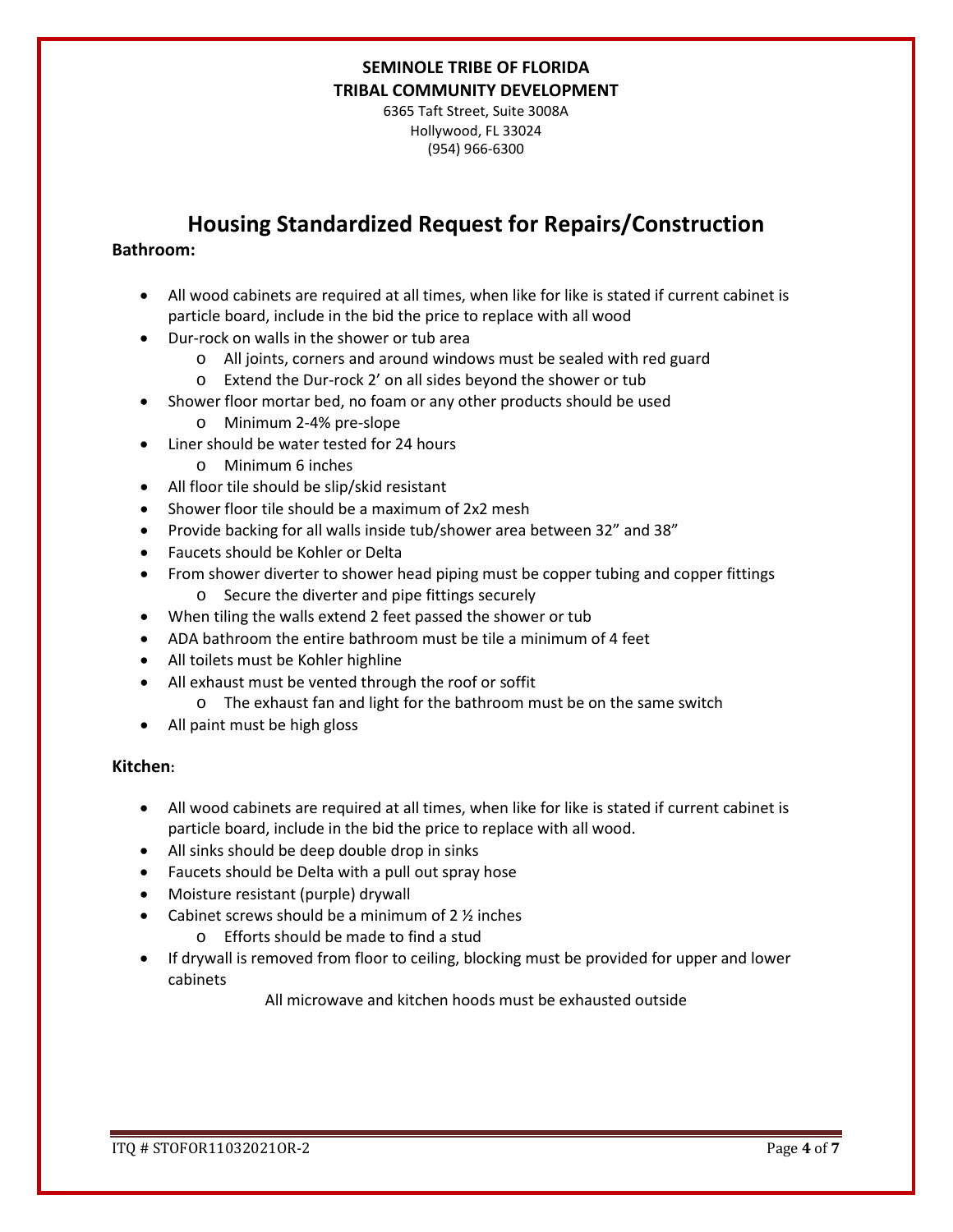6365 Taft Street, Suite 3008A Hollywood, FL 33024 (954) 966-6300

### **Mechanical/HVAC:**

- All AC units must be installed on a metal stand with a secondary pan and connect float switch
- A primary float switch must be installed and connected
- When replacing duct work all joints and seams must be taped and mastic
- All new HVAC units must be a minimum of 16 seer
- All flexible ducts must be a minimum of R8 R-value
- All disconnects should be the pull type non-fuse
- Rheem, Goodman, Night and Day units preferred
- Caulk around all AC vents
- Keyed lockout caps must be on all units

## **Water Heaters:**

- GE brand, replaced like for like gallon size
- Drain pan required
- TRV piped to the outside
- All water heaters should have a separate shut off switch
- New code required Energy conservation code chapter 4
- Heat traps are mandatory

## **General Notes:**

- Schedules must be submitted with all bids and updated any time there is a change
- Contractors are expected to work Monday-Friday, 8:00am-5:00pm unless otherwise specified by the project manager
- When installing new drywall in bedroom, living room etc., backing must be provided for TV's being mounted on the wall
- Place a chase and an outlet at the same area where backing is located
- Seal all recess lighting, caulk the lights to the ceiling
- Caulk around all exterior lights
- All exterior light fixtures must be LED
- Any penetration that are made through the wall to the exterior must be caulked or sealed
- Any new gutters must have leaf guard
- Any roof repairs/replacement must follow Miami-Dade standards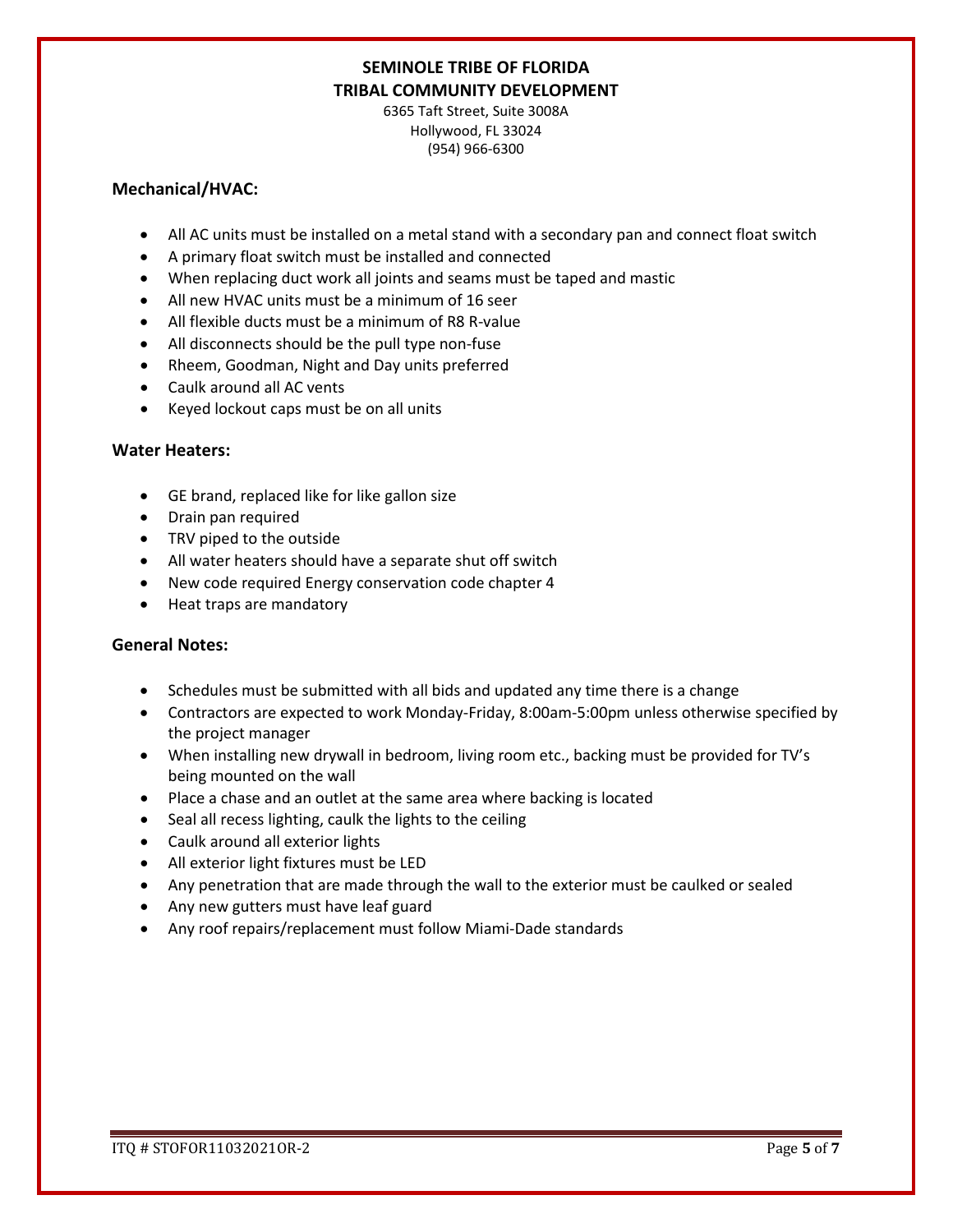6365 Taft Street, Suite 3008A Hollywood, FL 33024 (954) 966-6300

# **Scope of work Roof Replacement**

- Supply all labor and materials.
- All materials being installed shall be of equivalent make/model to the original material being removed. (Unless it has first been approved by the Housing Department)
- All work performed shall be as per code(s).
- **Schedule of Values and proposed Schedule shall be submitted with proposals.**
- Supply all drawings/prints and any other documentation needed by the Building Department.
- Clean up jobsite daily and before the final inspection of the completed job.
- Call the Building Department & Housing Department for all inspections, before and during the installation process. (Darryl Kinchen 954-279-4784)
- Contact Housing Department for final inspection, prior to leaving the jobsite.

## **General**

- Remove and Replace existing roof materials Like for Like and shall provide color samples for TM selection of roof shingles.
- Contractor shall remove gutters, aluminum fascia, & soffit if needed to inspect and replace rotten fascia. Reinstallation included, damaged materials during removal is the responsibility of the contractor.
- Contractor shall install all materials per Florida Building Codes HVHZ latest edition.
- Deck, Fascia, & Soffit Replacement cost shall be included in this ITQ.
- Contractor shall install underlayment, eave drip, flashings, lead stacks, goose neck vents, and shingles per Florida Building Code HVHZ latest edition.
- Contractor shall drag magnetic devise to pick up all nails or fasteners around perimeter of building.
- Remove and dispose debris from the job site. Clean work and affected areas.
- **Contractor shall provide LF price for additional unforeseen fascia replacement, quotes received without this pricing will not be accepted.**

## **Contractor/Vendor Requirements:**

- It is the contractor's responsibility to obtain any and all permits required to perform the task listed in the above Scope of Work.
- A schedule must be provided before a PO will be requested.
- Send all invoices to [invoices@semtribe.com](mailto:invoices@semtribe.com) and copy project manager. DO NOT attempt process invoices through the Housing Department.

ITQ # STOFOR11032021OR-2 Page **6** of **7**